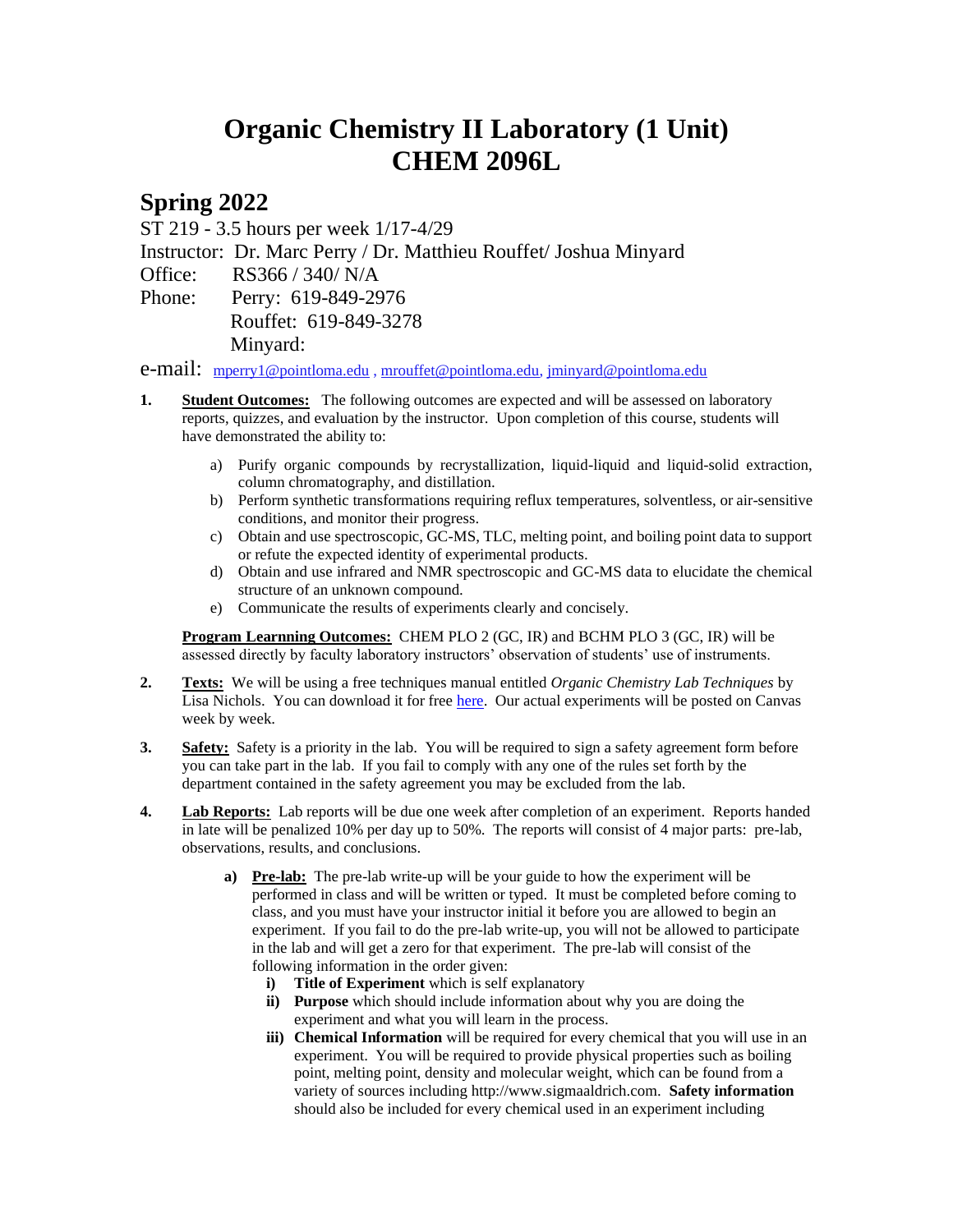1) *signs of exposure*, 2) *first-aid measures*, and 3) *potential hazards*. This information can be found in the Material Safety Data Sheets (MSDS) contained in yellow binders at the back of the lab or on the internet (hazard.com or sigmaaldrich.com ).

- **iv) Procedure** will be a step-by-step list of tasks that you will perform in an experiment as laid out in the Lab text. Each step should be no longer than a sentence and should contain check boxes next to each item so that you can check them off as you go.
- **v) Expected Results** which should include a theoretical yield and expected physical characteristics of product such as color, state, melting point, spectral data, etc.
- **b) Observations:** This is the section in your lab notebook where you record all of your observations such as physical properties, characterization and amount of product.
- **c) Results:** Your report will be typed using 12pt Times New Roman or Arial fonts. This section should include a physical description of your product, overall reactions (which can be drawn), yield calculations including calculations for determining limiting reagents, characterization results, and a discussion of product purity. The relevant results are often best summed up in a table. You will be graded on completion and not for accuracy.
- **d) Conclusions:** This section is where you compare the expected results with those obtained in your hands. You need to explain why we are to believe that you isolated the correct product. If necessary, you should also consider offering a reasonable explanation as to why your results do not match those which are expected.
- **e) Worksheets:** For several labs you will fill out worksheets instead of observations, results, and conclusions.
- **5. Quizzes**: There will be a quiz given at the beginning of each class on the day that a new experiment is to begin. The quiz will contain material from the previous lab as well as on the experiment to be performed on that day.
- **6. Grades**:Grades will be calculated based on your score for the multi-step synthesis experiment and your best 5 of the first six experiments. Each of the first six experiments, when combined with the quiz, is worth 50 points and the multi-step synthesis will be worth 100 points.

| Prelab              | 5 pts    |
|---------------------|----------|
| <b>Observations</b> | 5 pts    |
| Results             | $15$ pts |
| Conclusions         | $15$ pts |
| Ouiz                | $10$ pts |

There are a total of 350 points possible. Your total score, after dropping your lowest score from the first six experiments, will be divided by 350 and then multiplied by 100 to get your lab percentage. This percentage will determine your lab grade as shown below.

| $92 - 100\%$ | A                         |
|--------------|---------------------------|
| 90-92%       | $A^{-}$                   |
| 88-90%       | $B^+$                     |
| 82-88%       | B                         |
| 80-82%       | $B^-$                     |
| 78-80%       | $C^+$                     |
| 72-78%       | C                         |
| 70-72%       | $\mathsf{C}^{\mathsf{L}}$ |
| 68-70%       | $D^+$                     |
| 62-68%       | D                         |
| 60-62%       | D <sup>-</sup>            |
| <60%         | F                         |
|              |                           |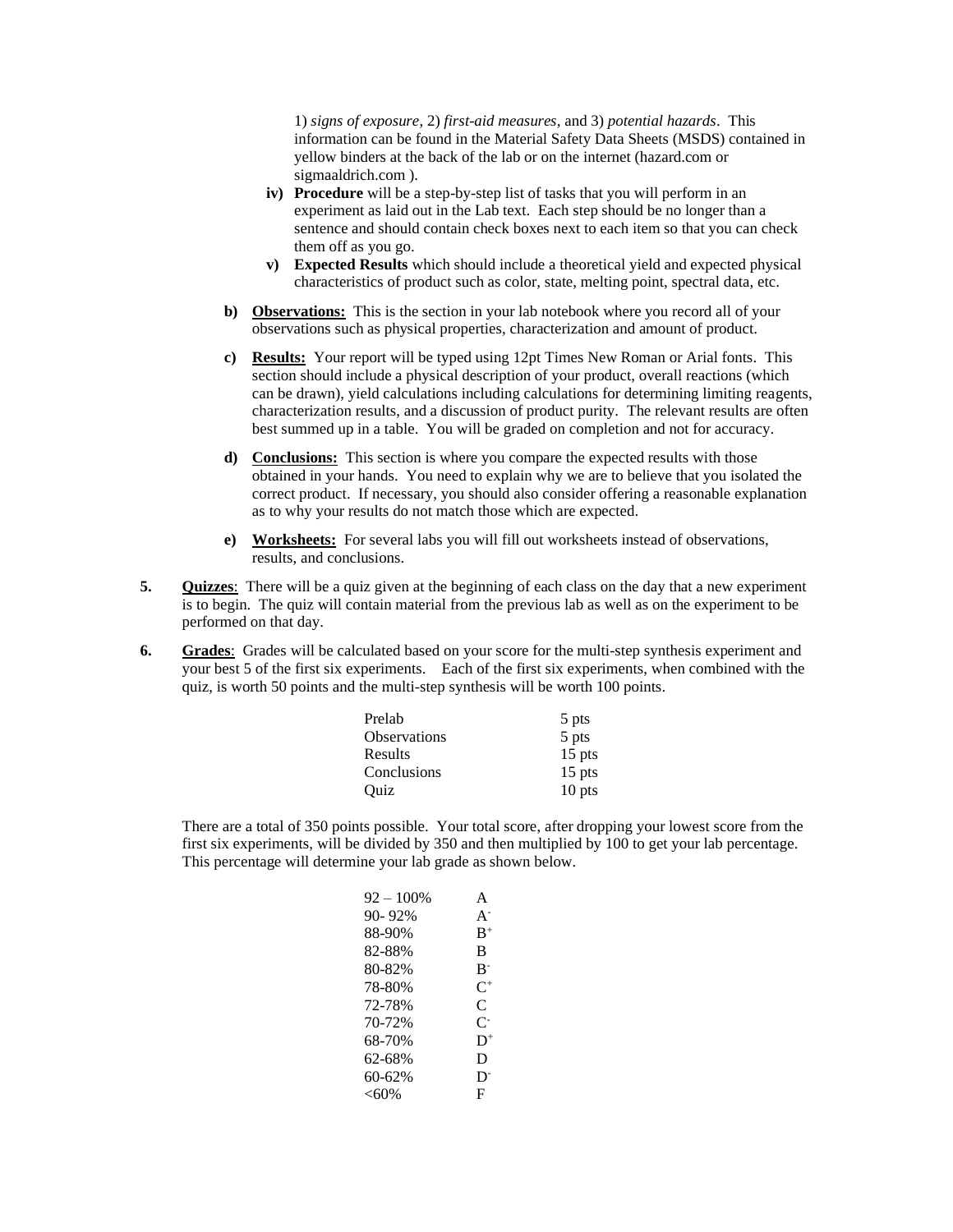- **7. Make-Up Labs:** Due to the busy room, faculty, and student schedules, no make-up labs will be given. We understand that unforeseeable events might arise which prevent you from coming to lab. For this reason you will be able to drop your lowest lab grade. If you miss a lab with an excused absence, then that lab will be the lab grade that is dropped. If you miss a lab and do not have an excused absence, you will receive a zero for that lab and that zero will not be dropped. Other missed labs will be counted as a zero unless prior arrangements are made.
- **8. Student Code of Conduct:** You are expected to conduct yourself in an upright and ethical manner. If you are caught cheating in any form (plagiarism, copying, reporting data fraudulently, etc.) you will be given a failing grade for that course activity. In addition, you will be subject to further disciplinary action as set forth by university policy.
- **9. Office Hours:** Every effort will be made to be available during the times indicated below for office hours. You are welcome to schedule an appointment or take your chances and drop by, especially if you find these hours inconvenient.

| Perry                          | <b>Office Hours</b> |                |
|--------------------------------|---------------------|----------------|
|                                | <b>Rouffet</b>      | <b>Minvard</b> |
| <b>Monday</b> : $3-4:30$ pm    | $10:30-12$          | N/A            |
| <b>Tuesday</b> : $10-11:30$ am |                     |                |
| <b>Wednesday</b> : 8-9:30 am   | $10:30-12$          |                |

**10. Laboratory Schedule:** Below is a schedule of the experiments to be performed.

| Week of  | Experiment                                            |  |
|----------|-------------------------------------------------------|--|
| $1 - 17$ | Check-In / Safety Information                         |  |
| $1 - 24$ | $S_N$ 2 of Sodium Saccharin                           |  |
| $1 - 31$ | Bromine Addition to a <i>trans</i> -Alkene            |  |
| $2 - 7$  | Acid-Catalyzed Dehydration of a Cyclohexanol          |  |
| $2 - 14$ |                                                       |  |
| $2 - 21$ | Anise Seed Oil                                        |  |
| $2 - 28$ | A Green, Nickel-Catalyzed Suzuki Cross-Coupling       |  |
| $3 - 7$  | No Lab Due to Spring Break                            |  |
| $3 - 14$ | A Green, Nickel-Catalyzed Suzuki Cross-Coupling Cont. |  |
| $3 - 21$ |                                                       |  |
| $3 - 28$ | A Green Diels-Alder Reaction                          |  |
| 4-4      | Multi-Step Synthesis                                  |  |
| $4 - 11$ | No Lab Due to Easter Recess                           |  |
| $4 - 18$ |                                                       |  |
| $4 - 25$ | Multi-Step Synthesis Continued                        |  |

**11. Academic Accommodations:** PLNU is committed to providing equal opportunity for participation in all its programs, services, and activities. Students with disabilities may request course-related accommodations by contacting the Educational Access Center (EAC), located in the Bond Academic Center [\(EAC@pointloma.edu](mailto:EAC@pointloma.edu) or 619-849-2486). Once a student's eligibility for an accommodation has been determined, the EAC will issue an academic accommodation plan ("AP") to all faculty who teach courses in which the student is enrolled each semester.

PLNU highly recommends that students speak with their professors during the first two weeks of each semester/term about the implementation of their AP in that particular course and/or if they do not wish to utilize some or all of the elements of their AP in that course.

Students who need accommodations for a disability should contact the EAC as early as possible (i.e., ideally before the beginning of the semester) to assure appropriate accommodations can be provided. It is the student's responsibility to make the first contact with the EAC.